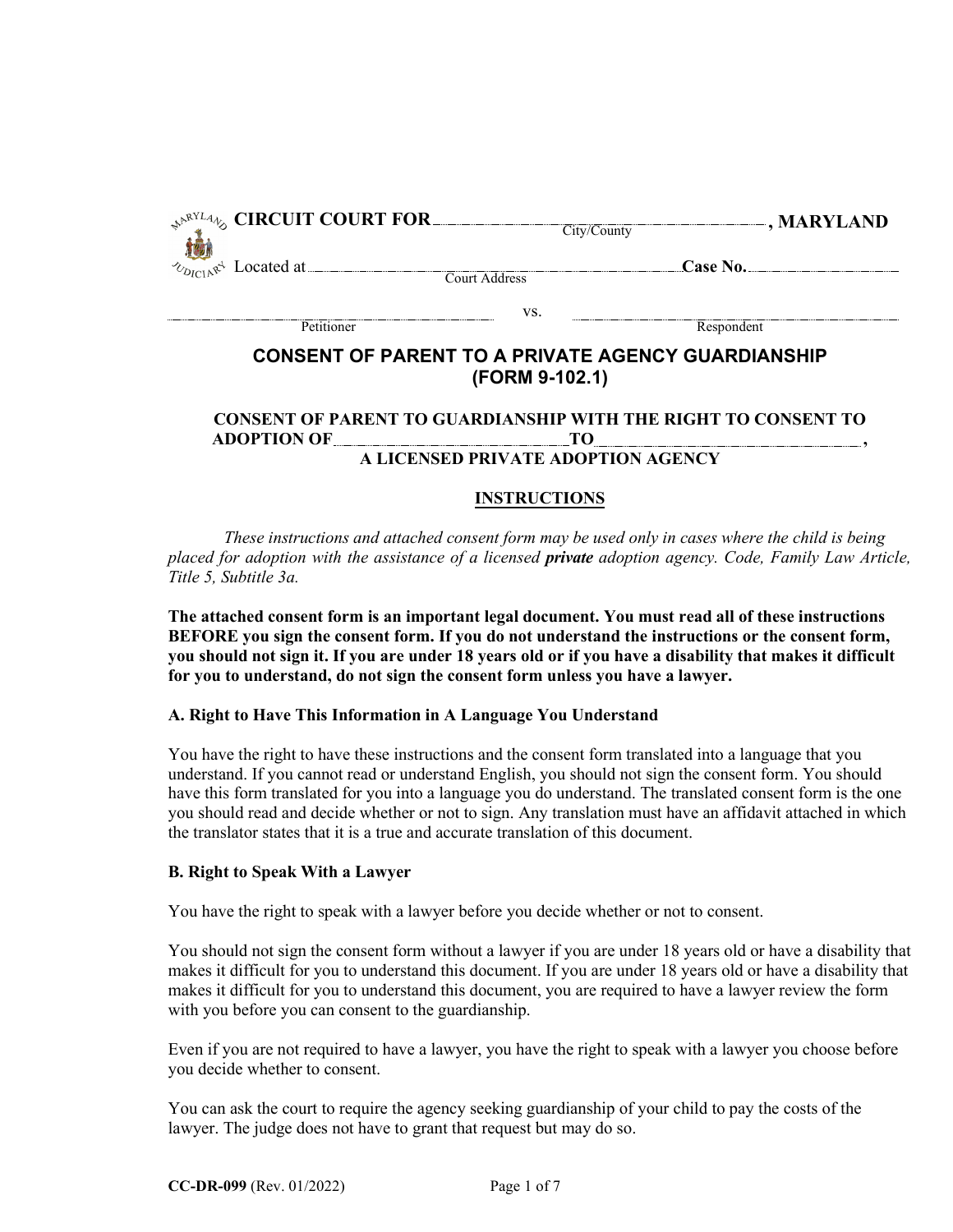### **C. Post-Adoption Agreement**

If you have made a written agreement with the adoptive parents for future contact (known as a postadoption agreement), a copy of that agreement must be attached to the signed consent form. If you have a post-adoption agreement, and, after adoption, the adoptive parents do not do what they agreed to do, it will not affect your consent to the guardianship or the adoption. However, if that happens, you have the right to ask a judge to make them do what they agreed to do. The judge can order you and the adoptive parents to go to mediation, order the adoptive parents to do what they agreed to do, or change the agreement if the judge decides that it is in the child's best interest.

### **D. Conditional Consent**

If you decide to sign the consent form, you will have two choices:

(1) you can consent to the guardianship and the adoption of your child by a family approved by the adoption agency; or

(2) you can consent to the guardianship only if the child is adopted into a specific family. This is called a "conditional consent." If you sign a conditional consent, and the family whose name is on the consent cannot adopt the child, your consent will no longer be valid. The adoption agency will try to locate you to find out if you want to sign a new consent. If your parental rights have not been taken away (guardianship has not yet been granted), and you do not sign a new consent, the court will end the guardianship case. If your parental rights have been taken away (guardianship has been granted), and you do not sign a new consent, the court will decide whether it is in the child's best interests to continue the guardianship.

#### **E. Effect of Signing the Consent Form**

### **IF YOU SIGN THE CONSENT FORM, AND GUARDIANSHIP IS GRANTED, YOU WILL BE GIVING UP ALL RIGHTS AND RESPONSIBILITIES RELATING TO THE CHILD.**

If you have a post-adoption agreement, you will keep only the rights the agreement gives you. Violation of the agreement will not affect your consent or the adoption.

#### **F. Right to Revoke Consent**

If you sign the consent form and then change your mind and no longer want to consent, you have the right to revoke (cancel) the consent **within 30 days after the date that you sign the consent form.** The only way that you can revoke this consent is by giving a **signed written revocation statement** with the name, sex, and date of birth of the child (if you know it) to:

| Ado<br>erk<br>.11°C1111<br>tor<br>വില് | .<br>       |  |
|----------------------------------------|-------------|--|
|                                        | ounty<br>◡ェ |  |

The revocation must be sent to the court, not to the lawyers, or the agency, or the people adopting the child. You may deliver your written revocation of consent in person or by mail. If it is not **received** by the Adoption Clerk's office within 30 days after the date you signed the consent form, it will be too late, and you will not be able to withdraw the consent or stop the guardianship from being granted.

If you sign the consent form, and then revoke your consent, and then decide to consent to the guardianship again, you will not be able to revoke your second consent if you give your second consent in court within one year of your revocation of this consent.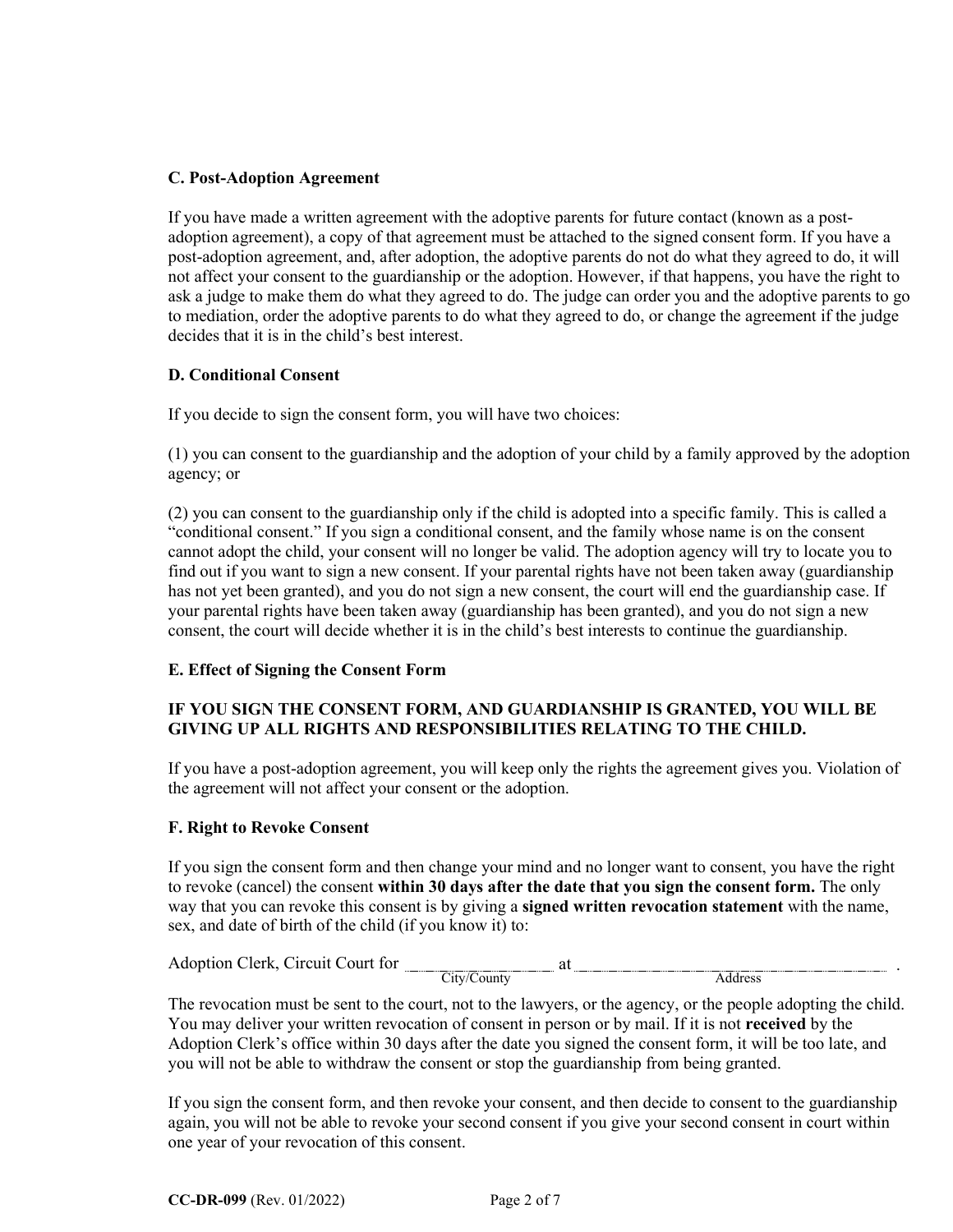### **G. Further Notice of Guardianship and Adoption Proceedings**

A petition for guardianship with the right to consent to adoption has been or will be filed in Circuit Court. If you sign the consent form, your written consent form

will also be filed in the circuit court. You have the right to be notified when the petition is filed, about any hearings, if and when the guardianship is granted, and when the child is adopted. You also have the right to be notified if there is a delay in your child's adoption because:

- 1. The adoption agency does not place your child with an adoptive family within 270 days of being appointed the guardian of your child;
- 2. The adoption agency does not place your child with an adoptive family within 180 days of the disruption of a prior adoptive placement; or
- 3. The adoption is not completed within 2 years after your child's placement with the adoptive family.

Any notices will be sent to the address given by you on the consent form, unless you write to the Adoption Clerk at **EXECLER** 2020 and give the clerk your new address. You may waive (give up) your right to notice if you wish to do so. Even if you give up your right to notice, someone from Court's Addressthe court may contact you if further information is needed.

### **H. Compensation**

Under Maryland law, you are not allowed to charge or receive money or compensation of any kind for the placement for adoption of your child or for your agreement to the adoptive parent having custody of your child, except for (1) reasonable and customary charges or fees for adoption counseling, hospital, legal, or medical services, (2) reasonable expenses for transportation for medical care associated with the pregnancy or birth of the child, (3) reasonable expenses for food, clothing, and shelter for a birth mother if, on written advice of a physician, the birth mother is unable to work or otherwise support herself because of medical reasons associated with the pregnancy or birth of the child, and (4) reasonable expenses associated with any required court appearance relating to the adoption, including transportation, food, and lodging expenses.

### **I. Access to Birth and Adoption Records**

When your child is at least 21 years old, your child, your child's other parent, or you may apply to the Secretary of the Maryland Department of Health for access to certain birth and adoption records. If you do not want information about you to be disclosed (given) to that person, you have the right to prevent disclosure by filing a disclosure veto. Attached to this document is a copy of the form that you may use if you want to file a disclosure veto.

#### **J. Adoption Search, Contact, and Reunion Services**

When your child is at least 21 years old, your child, your child's other parent or siblings, or you may apply to the Director of the Social Services Administration of the Maryland Department of Human Services for adoption search, contact, and reunion services.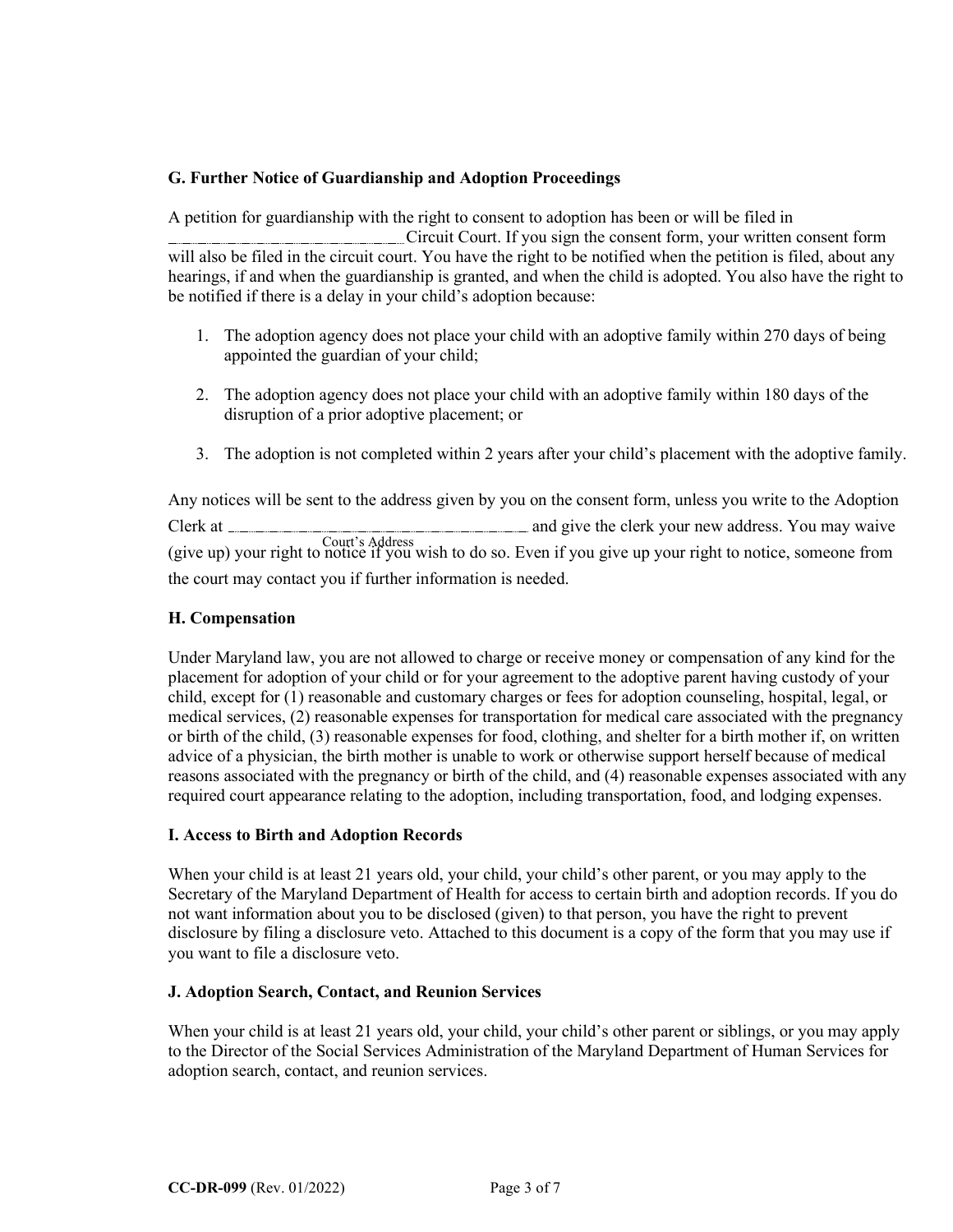### **K. Rights Under the Indian Child Welfare Act**

If you or your child are members of or are eligible for membership in an Indian tribe, as defined by federal law, you have special legal rights under the Indian Child Welfare Act. You should not sign this consent form if you believe this may apply to you. You should tell the person requesting the consent or the court that you believe that your child's case should be handled under the Indian Child Welfare Act.

#### **L. Authorization for Access to Medical and Mental Health Records**

You may be asked to sign a separate form (authorization) to allow the adoptive parents and adoption agency to get your child's medical and mental health records or your medical and mental health records. If you agree to allow access to this information, the records given to the adoptive parents will not include identifying information about you unless identifying information was previously exchanged by agreement.

### **M. Signature, Witness, and Copy**

If you decide to complete and sign the consent form, you must have a witness present when you sign it. The witness must be someone 18 or older and should not be the child or the child's other parent. You must complete and sign the form with a pen and print or type in your name, address, and telephone number. The witness also must sign the form and print or type in the witness' name, address, and telephone number in the blanks on the last page.

If you have a post-adoption agreement, you must attach a copy to the signed consent form.

You have the right to receive a copy of the signed consent form.

### **STOP HERE IF YOU DID NOT UNDERSTAND SOMETHING YOU HAVE READ OR IF YOU WANT TO SPEAK WITH A LAWYER BEFORE YOU DECIDE IF YOU WANT TO SIGN THE CONSENT FORM.**

**If you wish to sign the consent form, you must also sign here to verify that you read these instructions and understand them:**

Signature Date

**You must attach a copy of these signed instructions to the signed consent form.**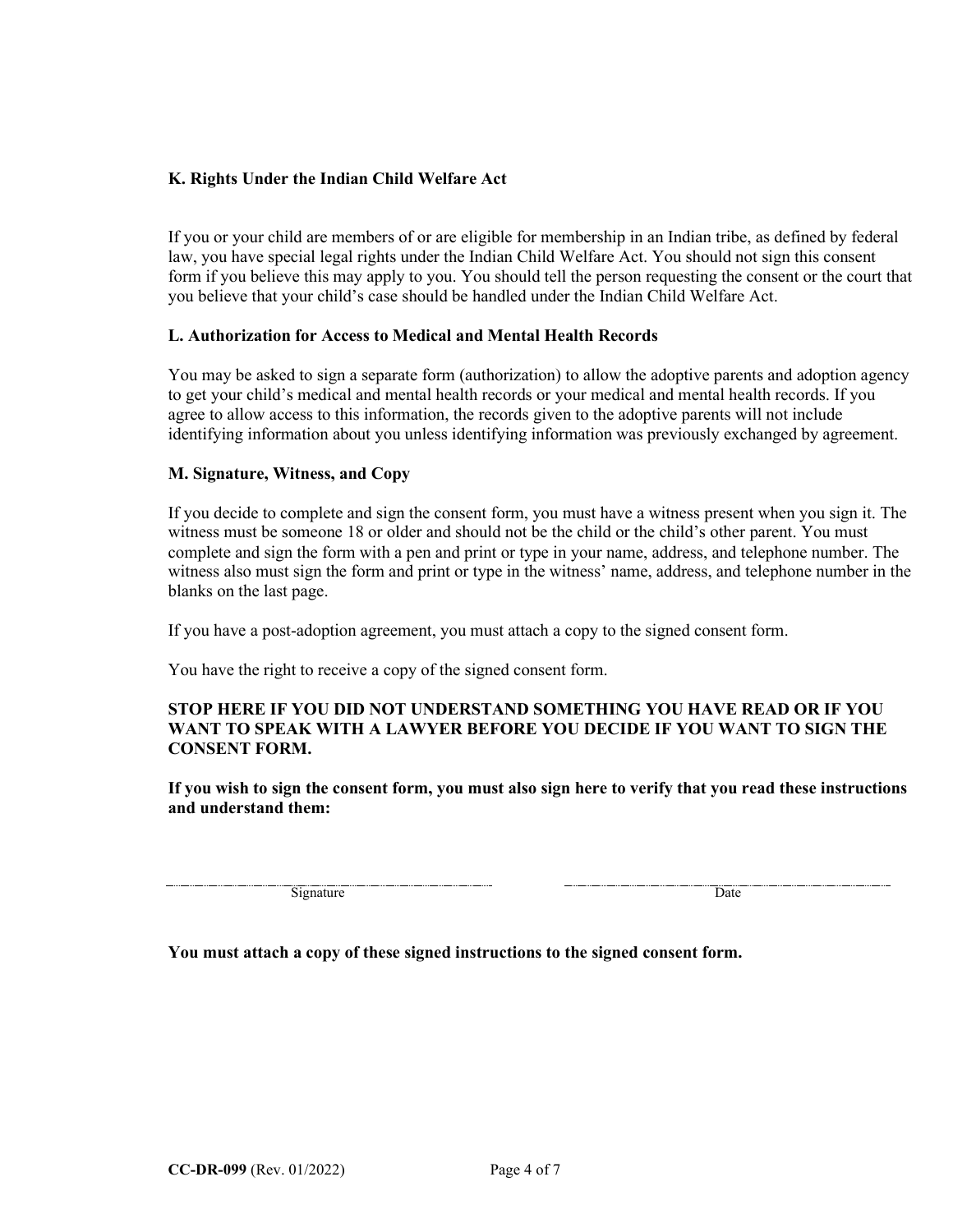# **CONSENT TO GUARDIANSHIP WITH THE RIGHT TO CONSENT TO ADOPTION OF TO , A LICENSED PRIVATE ADOPTION AGENCY**

#### **Use a pen to fill out this form. You must complete each section.**

#### **A. Identifying Information**

1. Language.

I understand English, or this consent form has been translated into \_\_\_\_\_\_\_\_\_\_\_\_\_\_\_\_\_\_\_\_, a language that I understand.

2. Name.

My name is **Example 2018** My name is

3. Age.

My date of birth is

4. Child.

The child who is the subject of this consent was born on at  $\overline{\phantom{a}}$  , in Date<sup>1</sup> Name of Hospital or Address of Birthplace

.

5. Status as Parent. Check **all** that apply. City, State, and County of Birth

 $(a)$  I am

 $□$  the mother of the child  $□$  the father of the child  $□$  alleged to be the father of the child

(b) I was married to the mother of the child

 $\Box$  at the time of conception of the child  $\Box$  at the time the child was born.

#### **B. Right to Speak with a Lawyer**

#### I WANT TO COMPLETE THIS CONSENT FORM BECAUSE:

Check **one** of the following:

 $\Box$  I already have spoken with a lawyer whose name and telephone number are  $\Box$ 

I have read the instructions at the front of this form, and I am ready to consent to the guardianship with the right to consent to adoption.

OR

 $\Box$  I am at least 18 years old and am able to understand this document. I have read the instructions at the front of this form, and I do not want to speak with a lawyer before I consent to the guardianship with the right to consent to adoption.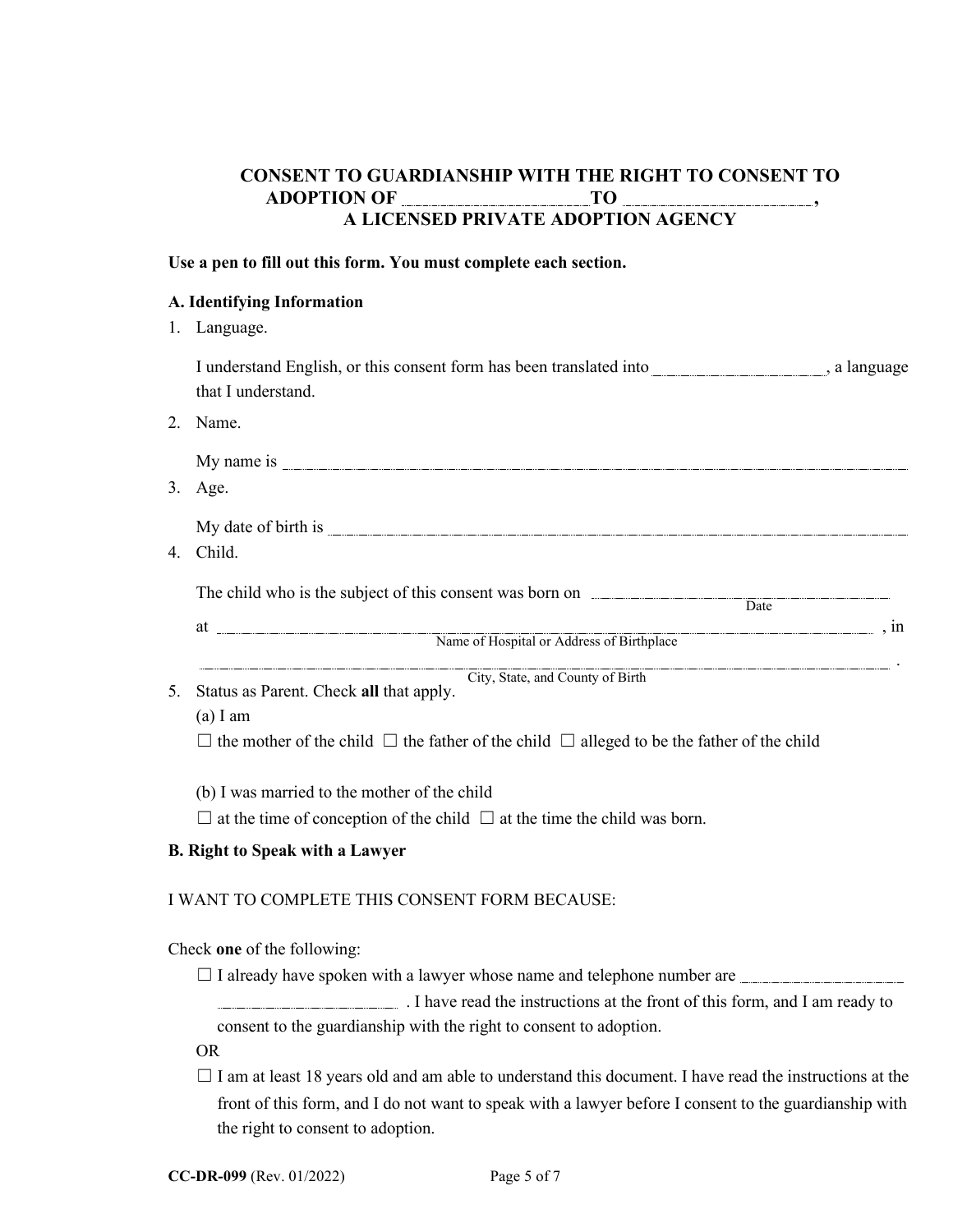### **C. Consent**

Check **one** of the following:

 $\Box$  I voluntarily and of my own free will consent to the ending (termination) of my parental rights and to the appointment of  $\qquad \qquad$ , a licensed private adoption agency, to be the guardian of my child, with the right of the guardian to consent to adoption.

# OR

 $\Box$  I voluntarily and of my own free will consent to the ending (termination) of my parental rights and to the appointment of , a licensed private adoption agency, to be the guardian of my child as long as my child is adopted by

# **D. Notice**

Check **one** of the following:

 $\Box$  I give up (waive) the right to any further notice of the guardianship case, any delays in the adoption of my child, or when my child is adopted.

OR

 $\Box$  I give up (waive) the right to any further notice of the guardianship case or any delays in the adoption of my child, but I want to be notified when my child is adopted.

OR

 $\Box$  I want to be notified about anything that happens in the guardianship case, any delays in the adoption of my child, and when my child is adopted.

### **E. Revocation Rights**

I understand that if I change my mind and no longer consent to the guardianship with the right to consent to adoption, I have the right to revoke this consent **within 30 days after I sign this consent form**. I understand that the only way that I can revoke this consent is by giving a **signed written revocation** to the Adoption Clerk, Circuit Court for  $\Box$  at City/County

Address

### **F. Effect of this Consent**

**I UNDERSTAND THAT IF I SIGN THIS CONSENT FORM, AND GUARDIANSHIP IS GRANTED, I WILL BE GIVING UP ALL RIGHTS AND RESPONSIBILITIES RELATING TO THE CHILD, EXCEPT THOSE RIGHTS THAT I HAVE KEPT UNDER ANY WRITTEN POST-ADOPTION AGREEMENT.**